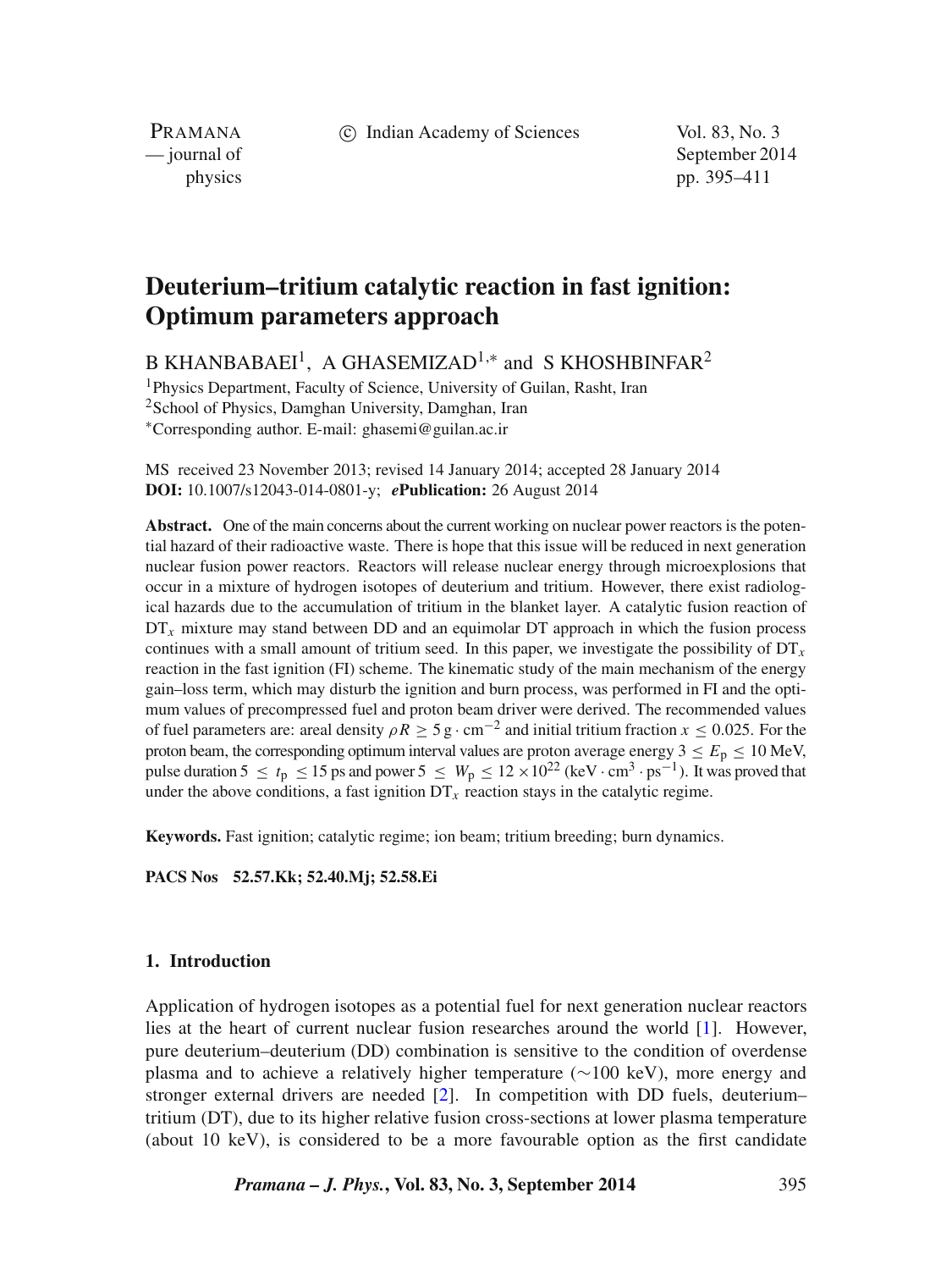of next generation commercial fusion reactors. It, however, has potential radiological hazards associated with the accumulation of tritium in the blanket layer of the reactor core [\[3\]](#page-16-2).

One of the recent alternative scenarios which was proposed by Eliezer clearly focusses on deuterium fuel with a small amount of tritium impurity. The obvious advantage of this method is the removal of the blanket layer from reactor design [\[4\]](#page-16-3). The addition of a small amount of tritium seeds in pure deuterium fuel will reduce the ignition temperature of the  $DT<sub>x</sub>$  mixture (*x* represents the initial tritium to deuterium ratio) to a temperature between that of pure DD and DT fuels. After this, a few studies inspired by the method tried to find optimum conditions for advanced fuels. They all studied various aspects of the ignition condition, burning and its corresponding fuel energy gains in the framework of the standard model of inertial confinement fusion (ICF), viz., the central spark ignition (CSI) [\[5\]](#page-16-4).

Currently, fast ignition (FI) schemes in ICF are proposed as an interesting shortcut to bypass difficulties such as Rayleigh–Taylor instability [\[6\]](#page-16-5). This method is based on a twostep approach. First, a high-power external driver such as a laser or an ion beam is used to illuminate the target surface to maintain a precompressed condition. In the second step, a more powerful, short time beam is used to form a hot spot inside the illuminated area. The main characteristic of the latter is the 2–5 ps time interval relative to 10–30 ps of the first one [\[7\]](#page-16-6). Recently, further studies have been directed to the application of light*/*heavy ion drivers due to their higher potential for future reactors such as higher repetition rate [\[8\]](#page-16-7).

In this paper, considerable attempt has been made to bring modern charged particle energy loss mechanisms in fusion plasma, taking into account the large-angle Coulomb scattering, quantum effects, collective effects in plasma, and nuclear elastic scattering contributions, into the study of the ignition and burn dynamics in a fast ignition framework. We have also incorporated the main features of the external driver, like pulse shape, its duration, power and intensity. Under the above conditions, the optimized range of different parameters and initial tritium fraction has been derived and discussed with reference to previous studies.

#### **2. Kinematic considerations**

The fast ignition scheme has been considered as a robust approach to inertial confinement fusion (ICF) which differs significantly from the conventional central-hot-spot ignition ICF. It has a two stage process, first of which begins with the precompressed state of the fuel achieved through illumination by a long-pulse (ns) driver (laser beams, X-rays) which is then ignited by a short-pulse (ps) laser (particles) beam [\[9\]](#page-16-8). The technological advantage of this method is the reduced sensitivity of the compression process to the growth of the Rayleigh–Taylor instability. This is a significant milestone as compared to the standard approach which suffers from hydrodynamical instabilities in the implosion phase. We also expect to achieve a higher energy gain for the same driver input energy  $[10]$ .

In the original idea of fast ignition, relativistic electrons produced in the course of laser–target interaction are responsible to form an off-centre hot spot by local energy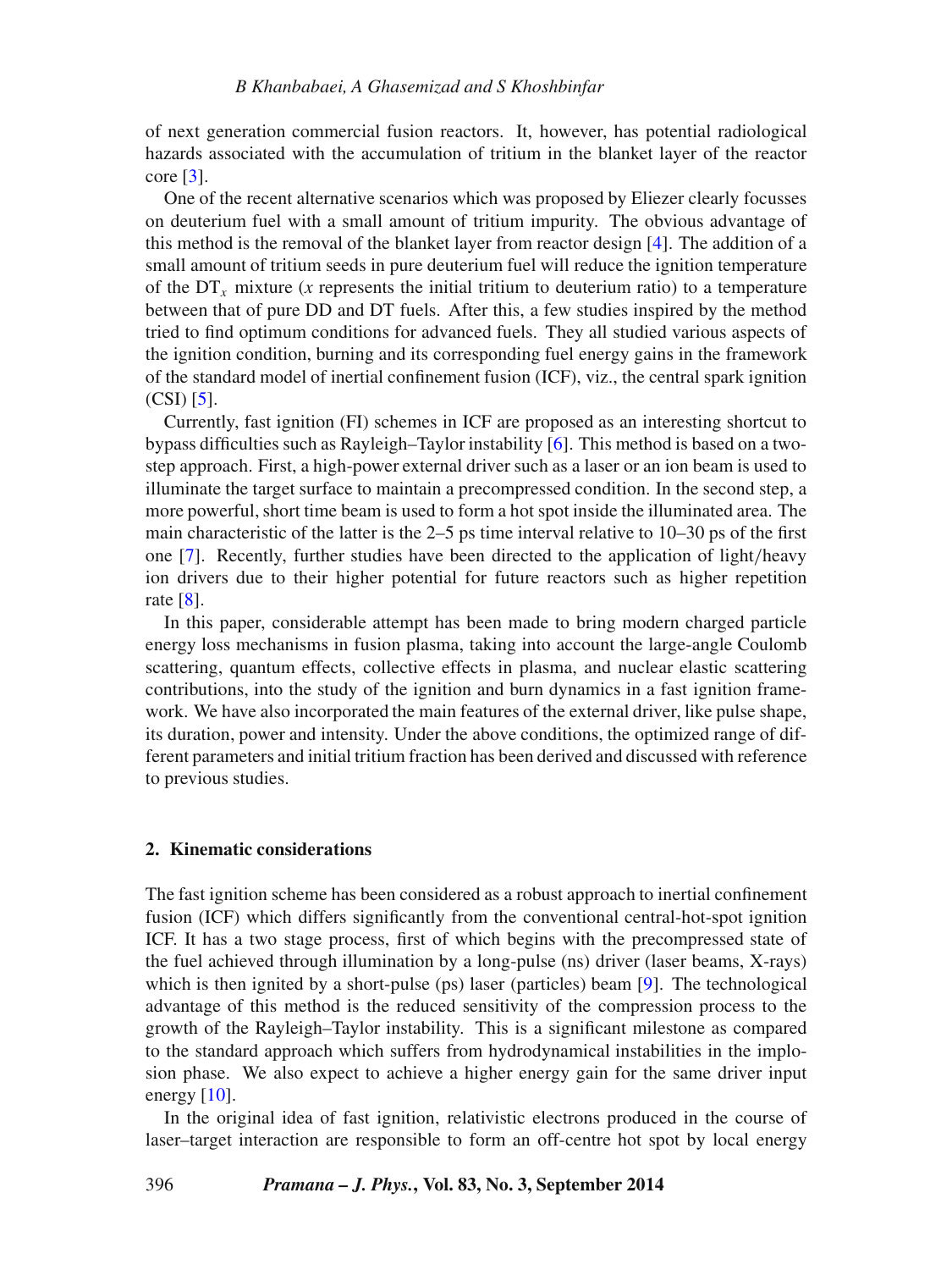deposition. A few years later, it gained more acceptance and innovative target designs like cone-guided targets were proposed. Long range and focussing of hot electrons are issues that motivate researchers to assess the reliability of ion beams [\[11\]](#page-16-10). Protons are always considered the most important light ion beams due to their highest charge-to-mass ratio; they are accelerated most efficiently to the highest energies. Extensive simulation and experiments in recent years have confirmed this idea [\[12\]](#page-16-11). The spatio-temporal nature of energy deposition patterns is basically of great importance in fast ignition scheme. From a practical point of view, generating a quasimonoenergetic distribution of particle beams has satisfied most of the requirements of local energy deposition and beam focussing issues [\[13\]](#page-16-12). The energy of the particles as well as their intensity has a direct effect on the size and shape of the produced hot spot and hence should be controlled carefully. Atzeni and his coworkers showed that optimum range of charged particles in a precompressed target lies between  $0.15 \le \rho R \le 1.2$  g · cm<sup>-2</sup> [\[14\]](#page-16-13). They have also shown that while the beam spot and ion penetration depth remain much smaller than the target radius, the corresponding results are nearly independent of precompressed fuel dimension [\[14\]](#page-16-13). The areal density of the precompressed fuel influences the expected amount of energy released in nuclear fusion microexplosion. So, there should be enough space to propagate the burning waves in a larger fraction of the fuel. It is common in ICF numerical simulations to assume an equimolar DT fuel in precompressed stage with density as large as 1000 solid densities, a temperature interval of 1–4 keV and a corresponding areal density of 1.5–5 g $\cdot$ cm<sup>-2</sup> [\[15\]](#page-16-14). These values are somewhat sensitive to the composition of the precompressed fuel. Recently, for pure deuterium fuel, with the addition of a small amount of tritium impurity, Atzeni *et al* adapted the values of density  $500 \le \rho \le 1000 \text{ g} \cdot \text{cm}^{-3}$  and areal density of  $5 \le \rho R \le 15$  g · cm<sup>-2</sup> in their studies [\[16,](#page-16-15)[17\]](#page-16-16).

In previous studies of  $DT_x$  catalytic regime, the following three important assumptions were made: firstly, the central spark ignition model governed the whole process and secondly, the hot spot region was formed before and finally the ignition process assumed volumetrically [\[4\]](#page-16-3). In the current study, we have tried to include the effects of catalytic regime in fast ignition scheme, driver particles energy, intensity and pulse duration, regardless of the production mechanism of these particles. So, we have also assumed pure deuterium fuel with a small amount of tritium seed, a uniform density  $\rho = 500 \text{ g} \cdot \text{cm}^{-3}$ , the same initial electron and ion temperatures of  $T(T_i = T_e) = 4$  keV and irradiated by beams of protons of density  $\rho R = 10 \text{ g} \cdot \text{cm}^{-2}$  as our initial configuration. This is depicted schematically in figure [1.](#page-2-0)

<span id="page-2-0"></span>

**Figure 1.** The fast ignition scheme, launched by incident proton beam.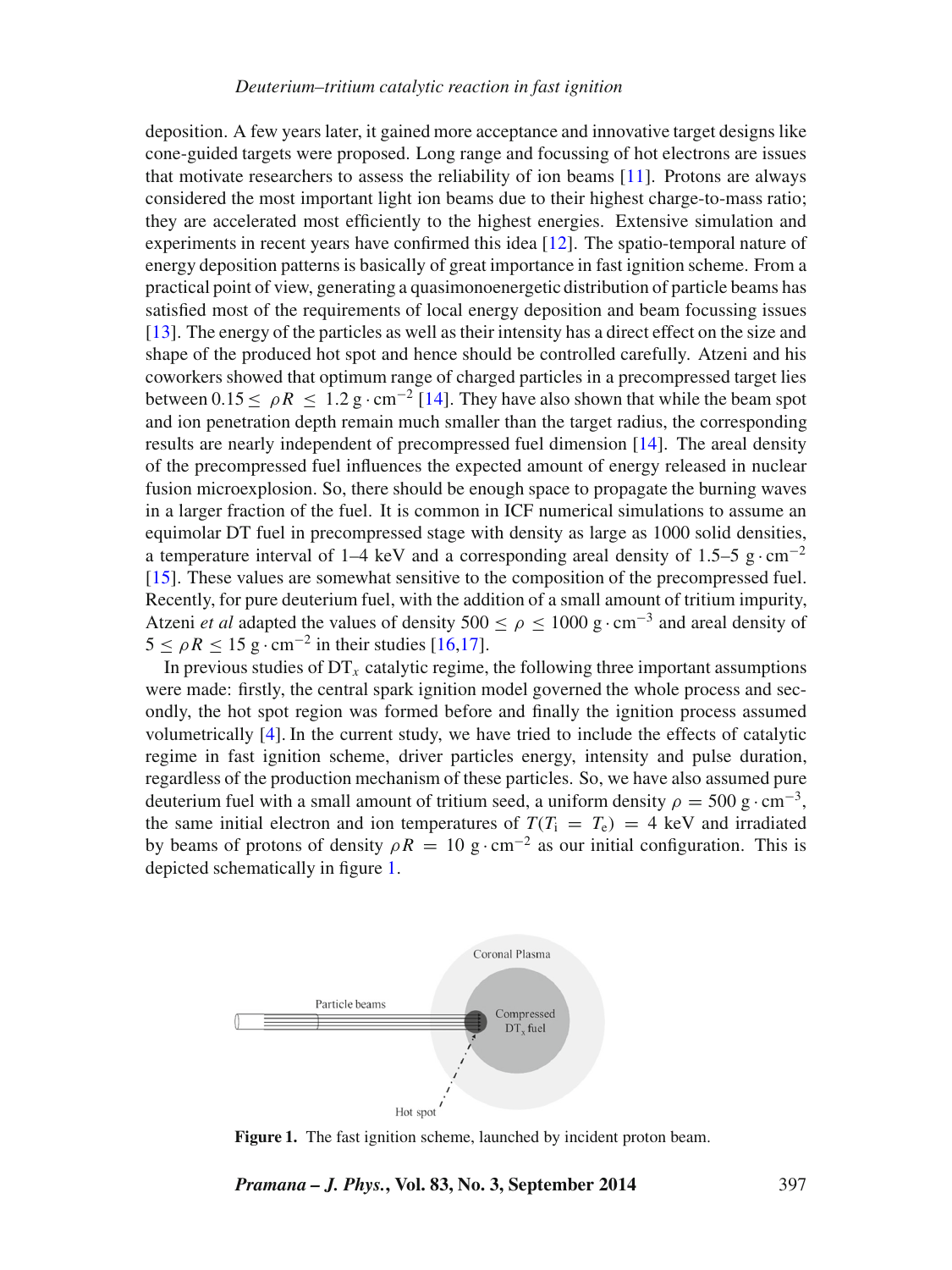#### *B Khanbabaei, A Ghasemizad and S Khoshbinfar*

To study ignition condition and subsequent burn phase, we must take into account the energy gain and loss mechanisms. The contribution to the gain processes comes from external driver ions, plasma accelerated ions and to a small extent, the neutrons produced by DT reaction. In contrast, for the loss processes, electron's bremsstrahlung radiation, inverse Compton scattering and plasma expansion are the main mechanisms of energy dissipation. The following nuclear fusion reactions occur predominantly in the fuel pellet:

<span id="page-3-0"></span>
$$
{}_{1}^{2}D + {}_{1}^{2}D \rightarrow {}_{0}^{1}n + {}_{2}^{3}He + 3269 \text{ keV}, \qquad (1)
$$

<span id="page-3-1"></span>
$$
{}_{1}^{2}D + {}_{1}^{2}D \rightarrow {}_{1}^{1}p + {}_{1}^{3}T + 4033 \text{ keV}, \qquad (2)
$$

$$
{}_{1}^{2}D + {}_{1}^{3}T \rightarrow {}_{0}^{1}n + {}_{2}^{4}He + 17589 \text{ keV}, \tag{3}
$$

$$
{}_{1}^{2}D + {}_{2}^{3}He \rightarrow {}_{1}^{1}p + {}_{2}^{4}He + 18353 \text{ keV}, \tag{4}
$$

where in eqs  $(1)$  and  $(2)$ , pure DD reaction channels have equal probability. We then study the rates of produced and consumed particles inside the fuel pellet by taking into account the above-mentioned mechanisms. At any moment, the total number of particles of the species,  $k(N_k)$ , can be calculated by the following equation;

$$
V\frac{dN_k}{dt} = \sum_{j=1}^{4} c_k^j N_{j(1)} N_{j(2)} \langle \sigma v \rangle_j , \qquad (5)
$$

where  $N_j$ s denote the number of particles per unit volume of the fuel,  $\langle \sigma v \rangle_i$  is the averaged Maxwellian reaction rate and  $c_k^j$  stands for the number of particles of species  $k$ formed*/*destroyed in the reaction *j*. The total number of six species considered in our calculation are  $D$ ,  ${}^{3}$ He, T, proton,  ${}^{4}$ He and neutron particles. As we have plasma at two temperatures, we write the energy balance equations for ions and electrons separately as follows:

$$
V\frac{3}{2}\frac{d}{dt}(N_{i}T_{i}) = \sum_{j=1}^{4}\sum_{k=1}^{6}(1-\eta_{k}^{j})f_{k}^{j}w_{k}^{j}E_{j}N_{j(1)}N_{j(2)}\langle\sigma v\rangle + \eta_{p}W_{p} - P_{ie} - N_{i}T_{i}4\pi R^{2}(t)C_{s},
$$
\n(6)

$$
V\frac{3}{2}\frac{d}{dt}(N_{e}T_{e}) = \sum_{j=1}^{4} \sum_{k=1}^{6} ((1 - \eta_{k}^{j})(1 - f_{k}^{j})w_{k}^{j}E_{j}N_{j(1)}N_{j(2)}\langle\sigma v\rangle + (1 - \eta_{p})W_{p} + P_{ie} - P_{B} - P_{C}V - N_{i}T_{i}4\pi R^{2}(t)C_{s}), \quad (7)
$$

where  $T_i$ ,  $E_j$ ,  $\eta_p$ ,  $w_k^j$ ,  $\eta_k^j$ ,  $f_k^j$  and  $R(t)$  are ion temperature, energy yield of reaction *j*, fraction of the beam energy deposited in the ions, fraction of  $E_j$  carried by the product *k*, energy leakage probability of produced ions, fraction of the energy of the product *k* formed in the reaction *j* that is deposited into the plasma ions, and the fuel radius, respectively. Moreover,  $C_s$  is the speed of sound,  $T_e$  is the electron temperature,  $P_B$  is the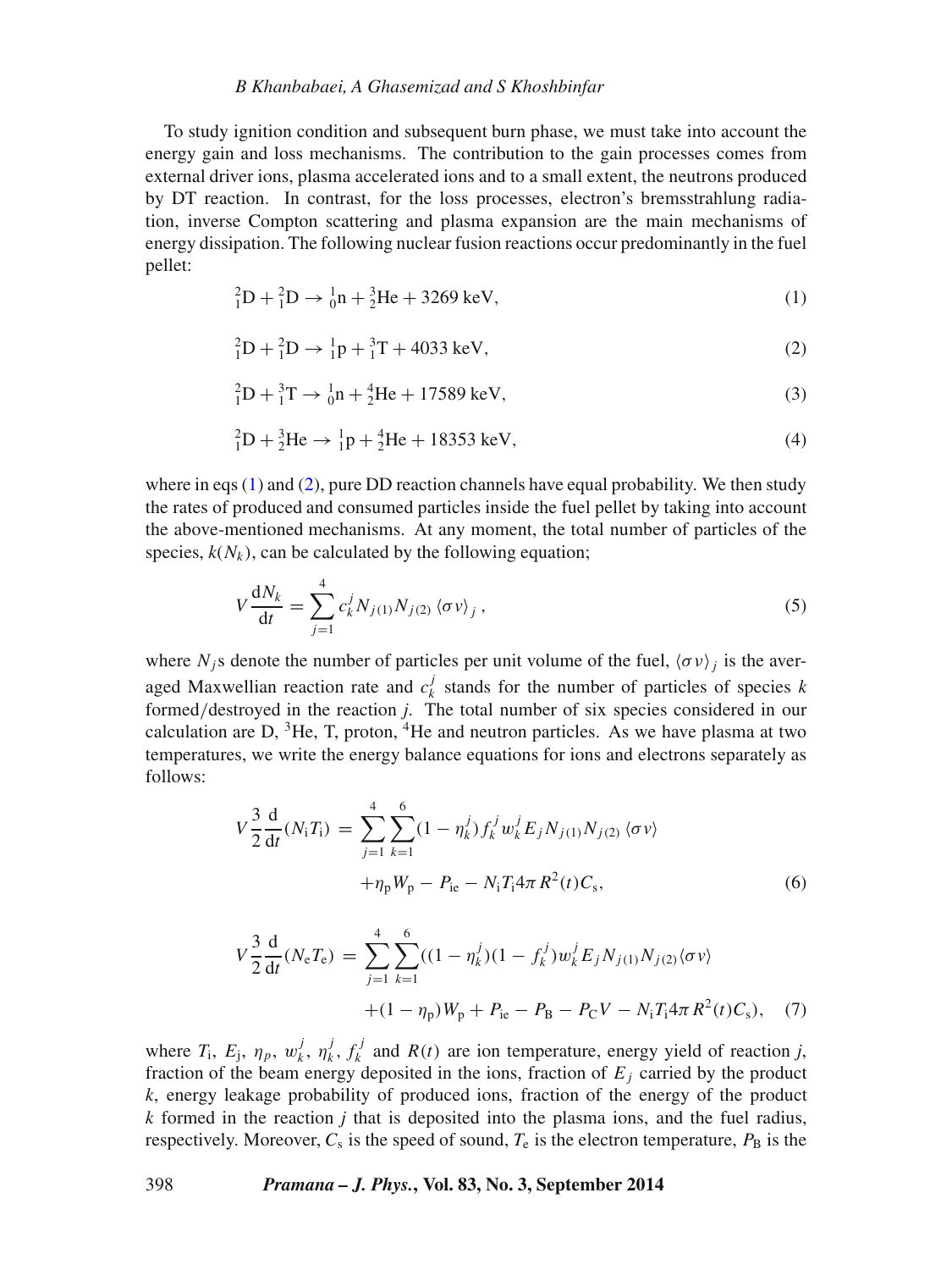bremsstrahlung radiation term and  $P_{\rm C}$  is the inverse Compton scattering term. The total number of ions, *N*i, is

$$
N_{\rm i} = \sum_{k=2}^{6} N_k,\tag{8}
$$

where for neutrons,  $k$  is equal to 1 and for the rest of them it varies from 2 to 6. When the plasma has a temperature of a few keV, the charged particles may lose part of their energies through light emission while being decelerated by plasma ions. Because of the higher mobility of electrons as compared to ions, this radiation loss is more important for electrons. The energy loss term,  $P_B$ , is given by [\[18\]](#page-16-17):

$$
P_{\rm B} \left( \text{keV cm}^3 \text{ s}^{-1} \right) = 2.94 \times 10^{-15} \sum_{k=1}^{6} N_{\rm e} N_k Z_k^2 \left( \sqrt{T_{\rm e}} + \frac{2T_{\rm e}^{3/2}}{m_{0\rm e}c^2} \right),\tag{9}
$$

where  $E_0 = m_{0e}c^2$  is the rest energy of plasma electrons.

Because of the spatiotemporal variation of plasma temperature and density in the fuel pellet during the burning phase, its optical transparency will also change. For optically thick plasma, bremsstrahlung radiation photons have a shorter mean free path than the fuel size. Because of this, they act as a photon gas in thermal equilibrium condition. In this case, the inverse Compton effects can significantly reduce the electron temperature and correspondingly raise the radiation temperature. But, in optically thin plasma, photons produced by the bremsstrahlung emission can leave the plasma medium before the equilibrium is established, and do not have any considerable interaction with plasma electrons. In the burn phase, plasma rapidly switches from the optically thick to thin mode. Therefore, the following equation is used to include the inverse Compton scattering contribution [\[19\]](#page-16-18):

$$
P_{\rm C} \left( \text{keV s}^{-1} \right) = 1.67 \pi r_{\rm e}^2 E_{\rm r} N_{\rm e} c \left( \frac{\Delta T_{\rm e,r}}{m_{\rm 0e} c^2} \right),\tag{10}
$$

where  $r_e$  is Bohr radius of the electrons,  $N_e$  is the total number of plasma electrons,  $\Delta T_{\rm e,r}$  stands for temperature gradient between electrons and photons and  $E_{\rm r}$  is the total radiation energy density. In burning plasma, electrons due to inverse Compton scattering and bremsstrahlung radiation will receive lower temperatures than ions. This temperature difference causes energy transfer from ions to electrons which can be expressed as below [\[20\]](#page-16-19):

$$
P_{\text{ie}}\left(\text{keV cm}^3 \text{ s}^{-1}\right) = 1.69 \times 10^{-13} \sum_{k=1}^{6} N_{\text{e}} \frac{\ln \Lambda_{\text{ek}} Z_k^2 N_k \Delta T_{\text{i,e}}}{m_k T_{\text{e}}^{3/2}},\tag{11}
$$

where  $\Delta T_{e,i}$  is the temperature difference between electrons and ions, ln  $\Lambda_{ek}$  is the electron Coulomb logarithm,  $m_k$  and  $Z_k$  are the mass number and the charge of nuclei  $k$ respectively.

Precompressed fuel has uniform density and isobaric condition. In this case, the thermodynamic pressure is obtained from the following relation:

$$
P = \frac{1}{V} (N_{i} T_{i} + N_{e} T_{e}).
$$
\n(12)

*Pramana – J. Phys.***, Vol. 83, No. 3, September 2014** 399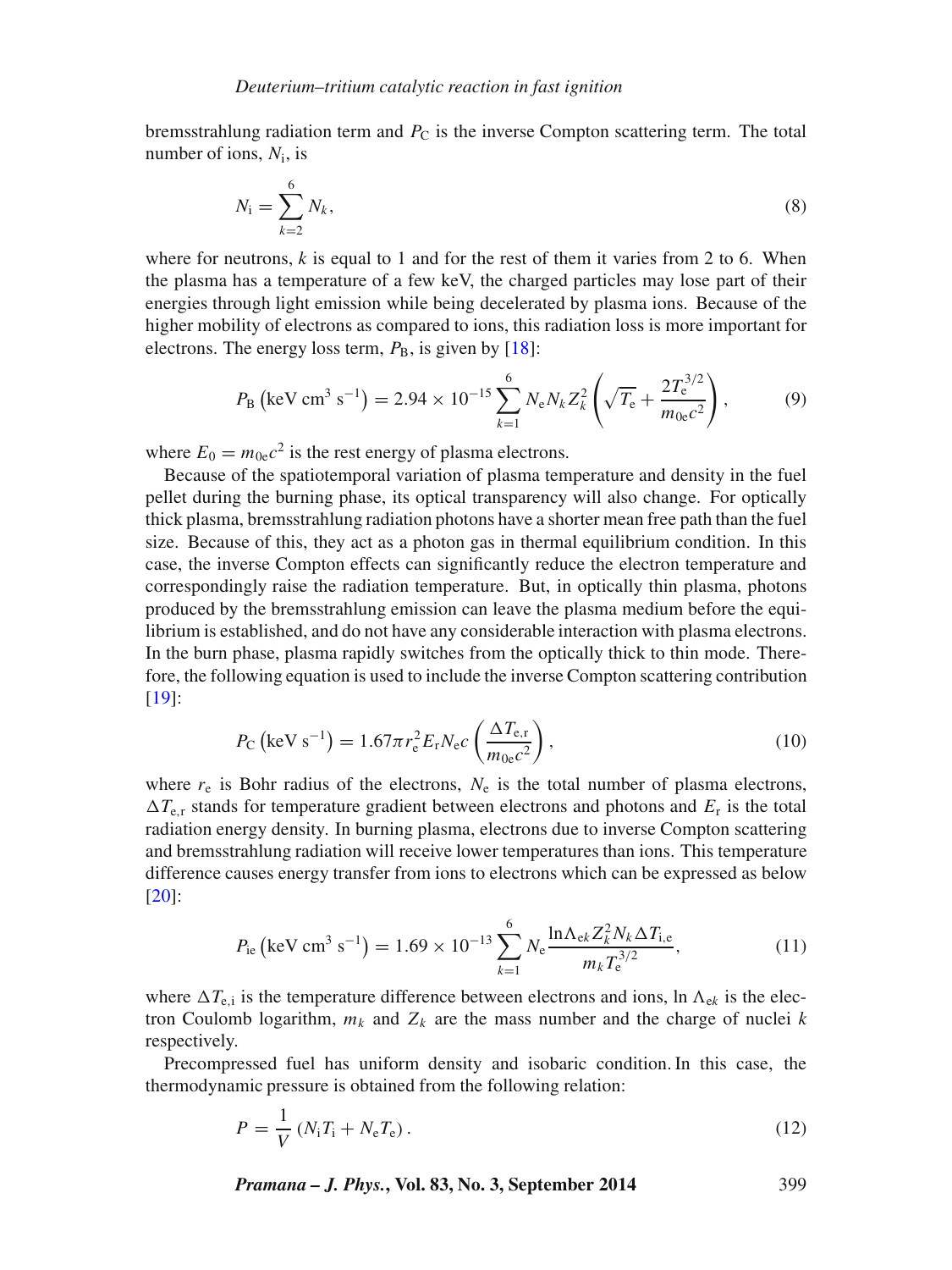Time evolution of the radius of the fuel pellets is

$$
R(t) = F(t)cs(t).
$$
\n(13)

In the above equation,  $F(t)$  is a function of the fuel burn-up fraction [\[21\]](#page-16-20).

# 2.1 *Energy loss mechanisms in hot plasmas*

The key to study the ignition condition in the fast ignition method is a proper knowledge of energy loss mechanisms, which always try to dissipate heat to plasma boundaries. So, detailed observations of different contributions that have effects on the penetration depth and hot-spot state are required. So, we have to account for the competition of these components at different states of the plasma during its evolution. As mentioned before, the most important energy deposition mechanisms can be categorized as Coulomb scattering, nuclear elastic scattering and neutrons.

#### 2.2 *Coulomb scattering*

In the case of low-density, high-temperature plasmas, Coulomb interactions can be approximated as small angle binary collisions [\[22\]](#page-16-21). However, large-angle Coulomb scattering and collective plasma effects need to be included at high densities [\[23\]](#page-16-22). These parameters increase the stopping power of the incident (or produced) charged particles transport in fusion plasmas. The lower particles range in plasma causes a smaller hot spot size. So, we should not only take into account primary incident particles transport inside the colder precompressed fuel, but also do the same for secondary charged particles formed in fusion reactions and plasma accelerated particles. This complicates the Coulomb scattering process. Li and Petrasso derived an analytical expression for the charged particle stopping power by the assumption of including the contribution of large angle scattering in the Fokker–Plank equation [\[24\]](#page-16-23).

The stopping power of the incident charged particle projectile  $t$  with mass  $m_t$  to the plasma particles of species  $f$  with mass  $m_f$  or, equivalently, the energy gain of the plasma particles f brought about by the projectile t moving through the plasma with velocity  $v_t$ , is defined as

<span id="page-5-0"></span>
$$
\frac{dE^{t/f}}{dx} = -\frac{(Z_t e)^2}{v_t^2} \frac{4\pi n_f (Z_f e)^2}{m_f} \times \Big\{ G(\chi^{t/f}) \ln \Lambda_b + \Theta(\chi^{t/f}) \ln [1.123 (\chi^{t/f})^{1/2}]\Big\},
$$
\n(14)

where function *G* is defined as

$$
G\left(\chi^{t/f}\right) = \mu\left(\chi^{t/f}\right) - \frac{m_f}{m_t} \left\{ \frac{d\mu\left(\chi^{t/f}\right)}{d\chi^{t/f}} - \frac{1}{\ln \Lambda_b} \left[\mu(\chi^{t/f}) + \frac{d\mu\left(\chi^{t/f}\right)}{d\chi^{t/f}}\right] \right\},\tag{15}
$$

where

$$
\mu\left(\chi^{t/f}\right) = \frac{2}{\sqrt{\pi}} \int_0^{x^{t/f}} e^{-\xi} \sqrt{\xi d\xi}
$$
\n(16)

and  $\Theta(x^{t/f})$  is a step function whose value is 0 for  $x^{t/f} \le 1$  and 1 for  $x^{t/f} > 1$ .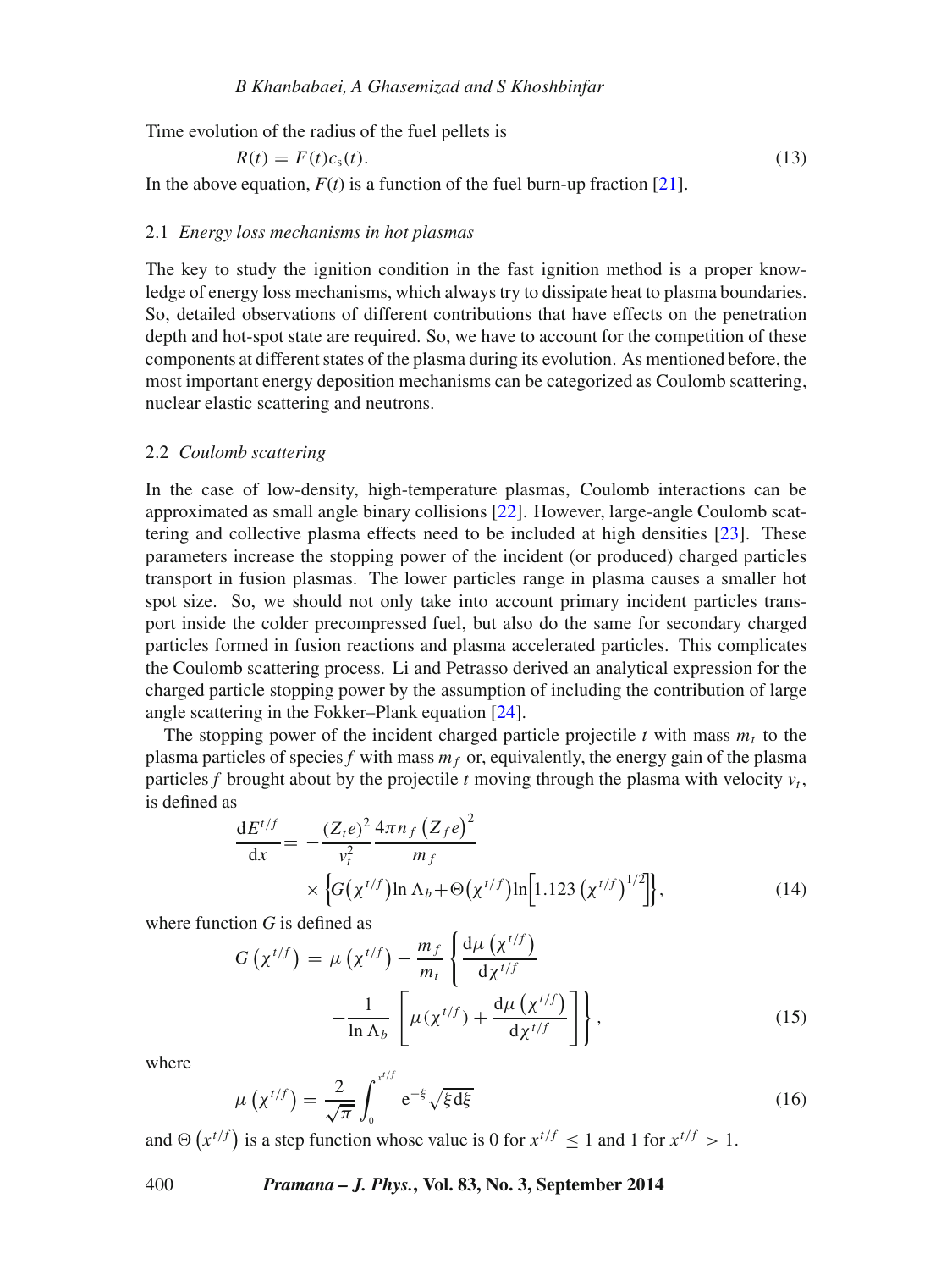#### 2.3 *Nuclear elastic scattering*

The weight of nuclear elastic scattering (NES) is more important in the calculation of the stopping power of high-temperature plasmas. Deviation of velocity distribution functions of fuel particles due to nuclear elastic scattering results in enhancing the fusion cross-section, and consequently has an influence on the nuclear fusion reaction rate [\[25\]](#page-16-24). It will change the energy spectrum of particles from normal distribution especially at higher energies. So, the contributions of these highly energetic particles are very important in fusion plasma heating. Strictly speaking, nuclear elastic scattering accelerates the process of stopping power and lowers the range of more energetic ions [\[26\]](#page-16-25). The averaged energy loss due to NES can be estimated [\[27\]](#page-16-26) as

$$
\left(\frac{\mathrm{d}E_t}{\mathrm{d}x}\right)^{\text{NES}} = -4\pi n_f E_t \frac{m_t m_f}{\left(m_t + m_f\right)^2} \int_{-1}^1 \left(\frac{\mathrm{d}\sigma}{\mathrm{d}\Omega}\right) (1 - \mu) \,\mathrm{d}\mu,\tag{17}
$$

where  $d\sigma/d\Omega$  represents the differential NES cross-section and is suggested as the exact polynomial expansion [\[28\]](#page-16-27);

<span id="page-6-0"></span>
$$
\frac{d\sigma}{d\Omega} = -\frac{2\eta}{1-\mu} \text{Re}\left[\exp\left(i\eta \ln\left(\frac{1-\mu}{2}\right)\right) \sum_{0}^{l_{\text{max}}} \frac{2l+1}{2} a_l P_l(\mu)\right] + \sum_{0}^{2l_{\text{max}}} \frac{2l+1}{2} b_l P_l(\mu),\tag{18}
$$

where  $\eta$  is the Coulomb parameter and  $l_{\text{max}}$  is the highest partial wave mode that participates in nuclear scattering. The complex number expansion coefficients  $a_l$  and real coefficients  $b_l$  are energy dependent and interrelated in complicated ways that can only be imposed by a unitary parametrization of the collision matrix (such as the *R*-matrix or phase shifts). Using eqs  $(14)$  and  $(18)$ , the fraction of energy deposited to the plasma ions can be calculated as follows:

$$
f_k^j = \frac{1}{\omega_k^j E_j - \frac{3}{2}T_i} \int_{\frac{3}{2}T_i}^{\omega_k^j E_j} \frac{(dE/dx)_i^{(c)} + (dE/dx)_i^{(NES)}}{(dE/dx)_e^{(c)} + (dE/dx)_i^{(c)} + (dE/dx)_i^{(NES)}} dE.
$$
\n(19)

## 2.4 *Neutron energy deposition*

Neutrons are neutral particles which are produced in the fusion reaction of DT fuel. They do not enter into the energy loss process like charged particles. Most of them escape from the target boundaries and can only be trapped in some outer layers. Researchers showed that when the areal density of fusion fuel is about 5 g  $\cdot$  cm<sup>-2</sup> and more, then the probability of neutron interaction with background plasma ions will be more [\[29\]](#page-16-28). So, neutrons inject a part of their energies into the plasma medium for DD and DT reactions [\[30\]](#page-16-29). For 14.1 MeV neutrons produced in DT reaction, the fraction of the deposited energy is obtained by

$$
f_{\rm n} = \frac{\rho R}{H_{\rm n} + \rho R},\tag{20}
$$

where  $H_n$  is the burn parameter which should be evaluated at an appropriately averaged burn temperature *T*.

*Pramana – J. Phys.***, Vol. 83, No. 3, September 2014** 401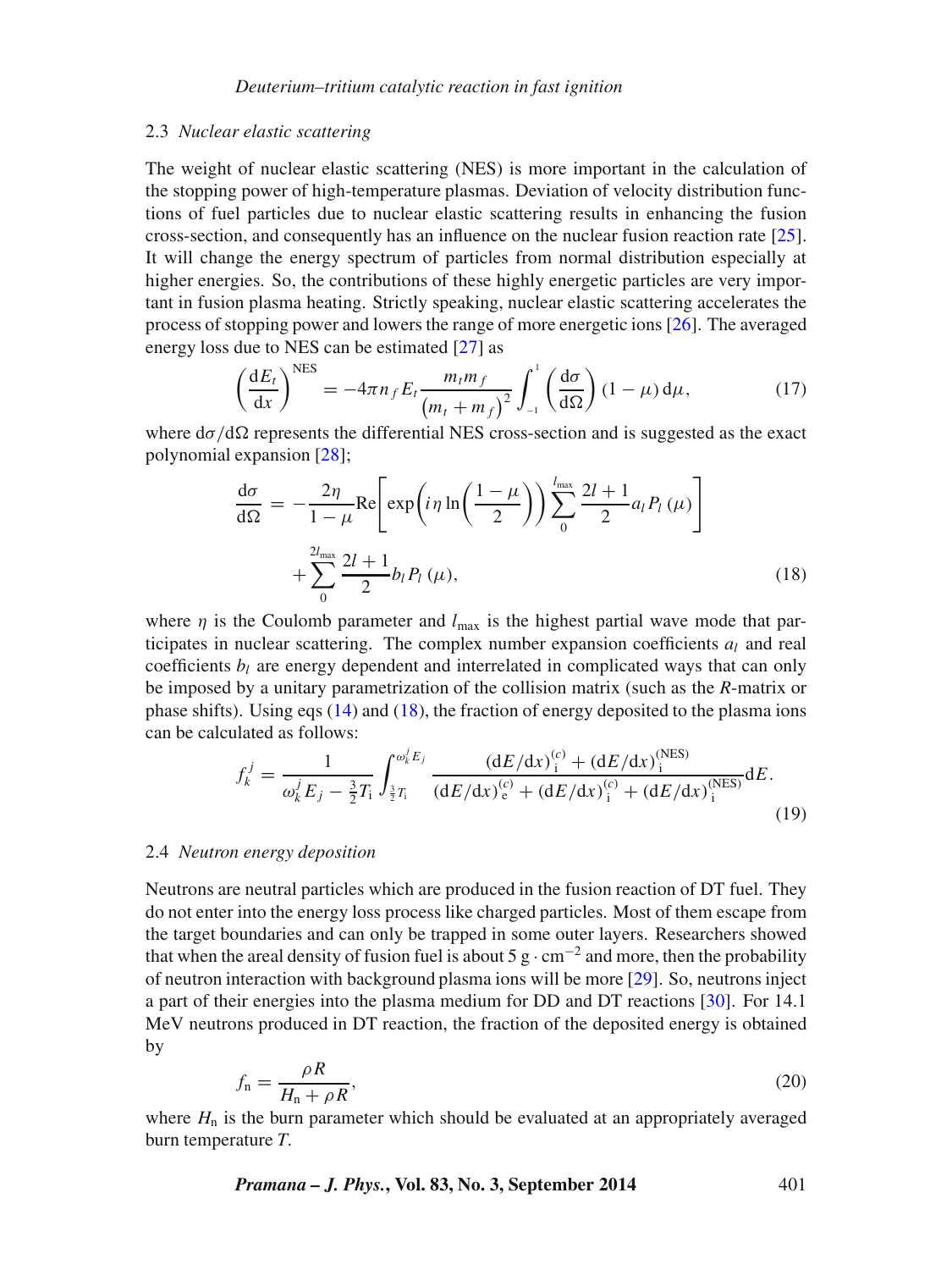## **3. Results and discussion**

Now, based on the above-mentioned mechanisms of energy gain–loss competitions, we have investigated the optimum conditions for the catalytic regime of deuterium fuel with tritium seed. It has been shown that in high-temperature plasma, it is better to take into account the thermal motion of plasma components. This may appear as a correction term for the position of particles for collisional interactions, fuel parameters and energy gain results. Hence, we have also included the effect of the shift of the centre-of-mass in binary collisions [\[31\]](#page-16-30). In inertial confinement fusion, target energy gain is defined as yield energy to invested ratio:

<span id="page-7-0"></span>
$$
Gain = \frac{E_{fusion}^{\text{tot}}}{E_{com} + E_{ign}},\tag{21}
$$

where the total energy is defined as

$$
E_{\text{fus}}^{\text{tot}} = \int_0^\infty dt \sum_{j=1}^4 E_j \langle \sigma v \rangle_j N_{j(1)} N_{j(2)}.
$$
 (22)

*E*<sub>ign</sub> is determined by the power of incident beam and  $E_{\text{com}}$  in the denominator of eq. [\(21\)](#page-7-0) is written as

$$
E_{\text{com}} = \frac{3}{2} \left[ N_{\text{e}}(0) T_{\text{e}}(0) + N_{\text{i}}(0) T_{\text{i}}(0) \right]. \tag{23}
$$

Furthermore, to investigate the catalytic state of tritium in the fusion fuel, the quantity of tritium breeding ratio is defined as below:

$$
\gamma_{\rm br} = \frac{N_{\rm T} (t = \infty)}{N_{\rm T} (t = 0)}
$$
\n(24)

which is the ratio of tritium in the burning state to its initial content. The tritium in the fuel will be in the catalytic mode, when the parameter  $\gamma > 1$ . Fuel burn fraction is defined as

$$
f_{\rm b} = \frac{N_{\rm D, initial} - N_{\rm D, final}}{N_{\rm D, initial}},
$$
\n(25)

where  $N_{\text{D, initial}}$  and  $N_{\text{D, final}}$  are the total number of deuterons in the pellet initially and the number left in the pellet after burn, respectively.

Major factors which act on the level of internal tritium breeding will be discussed in two parts; driver parameters and fuel state.

#### 3.1 *Driver characters*

It is assumed that in the initial state, we have a precompressed  $DT_x$  fuel pellet (tritium fraction *x*, in the pre-compressed fuel is uniformly distributed) with state parameters of density  $\rho = 500 \text{ g} \cdot \text{cm}^{-3}$ ,  $\rho R = 10 \text{ g} \cdot \text{cm}^{-2}$  and initial temperature  $T_1 = T_e = 4$ keV. These values are derived from detailed numerical simulation and lab experiments [\[16](#page-16-15)[,17\]](#page-16-16). As our initial guess of the tritium fraction, the subscript *x* in  $DT<sub>x</sub>$ , we chose the value proposed by Eliezer team which is  $x = 0.0112$  [\[30\]](#page-16-29).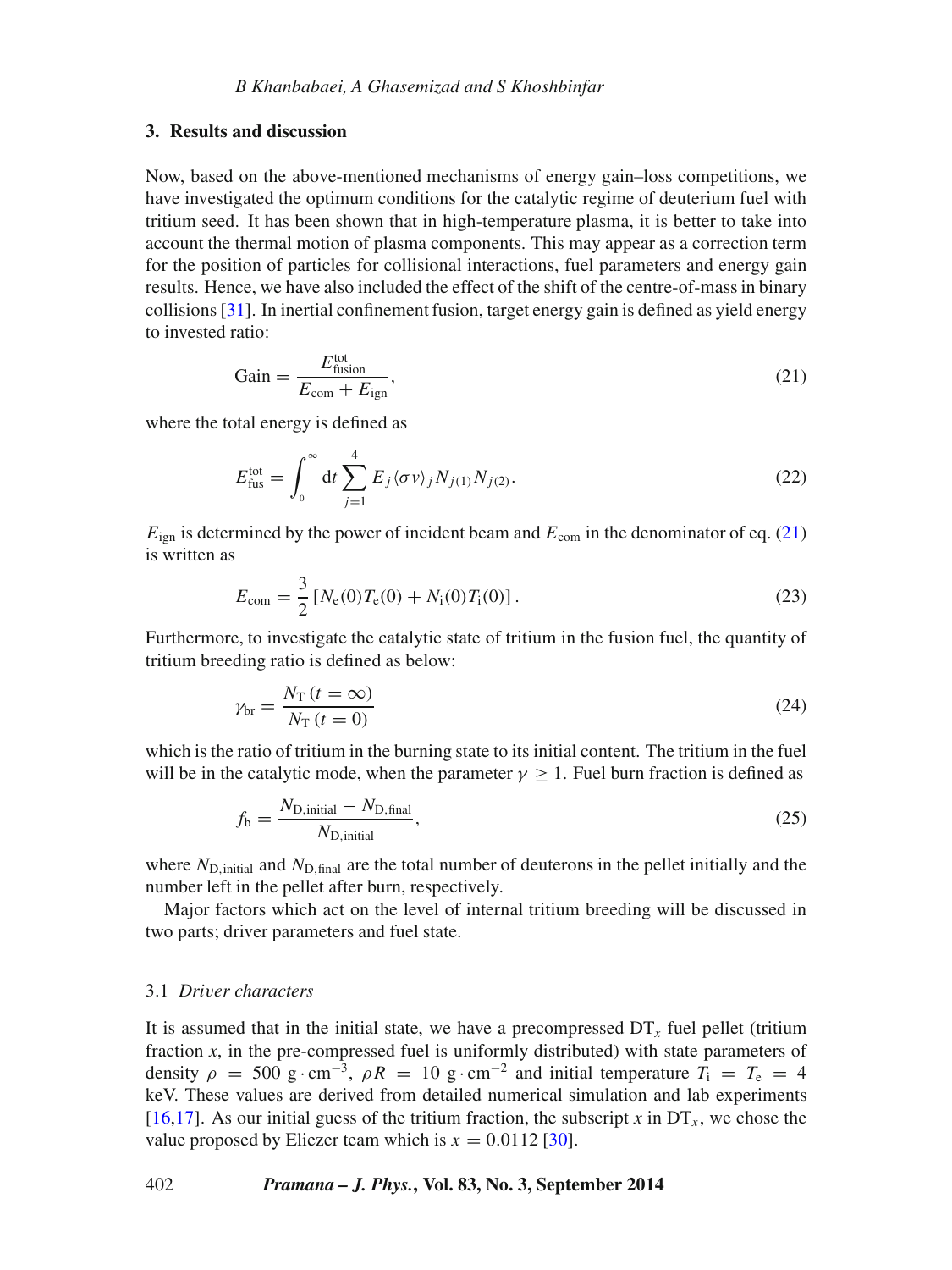In figure [2,](#page-8-0) the range of incident beam against plasma temperature for different energies of proton is shown. The fuel configuration is assumed to be in a state of mass density  $\rho = 500 \text{ g} \cdot \text{cm}^{-3}$  and  $x = 0.0112$ . These calculations have been performed by employing the stopping power model by Li and Petrasso. For the common drivers used in ICF, Atzeni showed that the range interval of the incident ion beam is  $0.15-1.2$  g $\cdot$ cm<sup>-2</sup> [\[14\]](#page-16-13). For the particle range of interest and precompressed fuel temperatures, we observe that the proper choice of proton beam energy would fall in  $3 \le E_p \le 10$  MeV.

In figure [3a](#page-9-0), time evolution of tritium breeding ratio for three different average particle energies 3, 8 and 15 MeV is shown. The profile of proton energy spectrum adopted is quasimonoenergetic. The precompressed fuel is in a state with density  $\rho = 500 \text{ g} \cdot \text{cm}^{-3}$ ,  $\rho R = 10 \text{ g} \cdot \text{cm}^2$ , the initial temperature  $T_i = T_e = 4 \text{ keV}$  and tritium fraction  $x = 0.0112$ , and is irradiated by the proton beam of  $8 \times 10^{22}$  (keV · cm<sup>3</sup> · ps<sup>-1</sup>) power during 8 ps box shape pulse duration. Here, we can see that the behaviour of tritium breeding ratio for various proton beams appears to have a relatively similar evolution. In the first ps, the consumption regime governs the start of the fusion reaction. The minimum ratio happens around 7 ps. After that, the ratio rapidly speeds up monotonically and around 14 ps crosses the break-even line. It then reaches its highest value around 47 ps. This pattern is maintained for almost the full range of chosen energies and tends to slightly relax in the next time intervals. Moreover, it is clearly observed that the breeding ratio is almost insensitive to proton energies especially at higher driver energies. In figure [3b](#page-9-0), the corresponding fuel burn fraction for different proton energies is shown. It shows a linear variation below 9 MeV energy. In this case, the burn fraction falls between 0.375 and 0.385 for the whole proton energy interval.

To study the tritium breeding ratio of precompressed fuel, we must not only consider particle intensities, but also should, in parallel, control the energy transferred to the target. Here, this may be examined by the power of the proton beams. In figure [4a](#page-10-0), the corresponding tritium breeding ratio is shown for three different values of proton beam

<span id="page-8-0"></span>

**Figure 2.** Calculated range, *R*, of protons beam vs. plasma temperature *T*.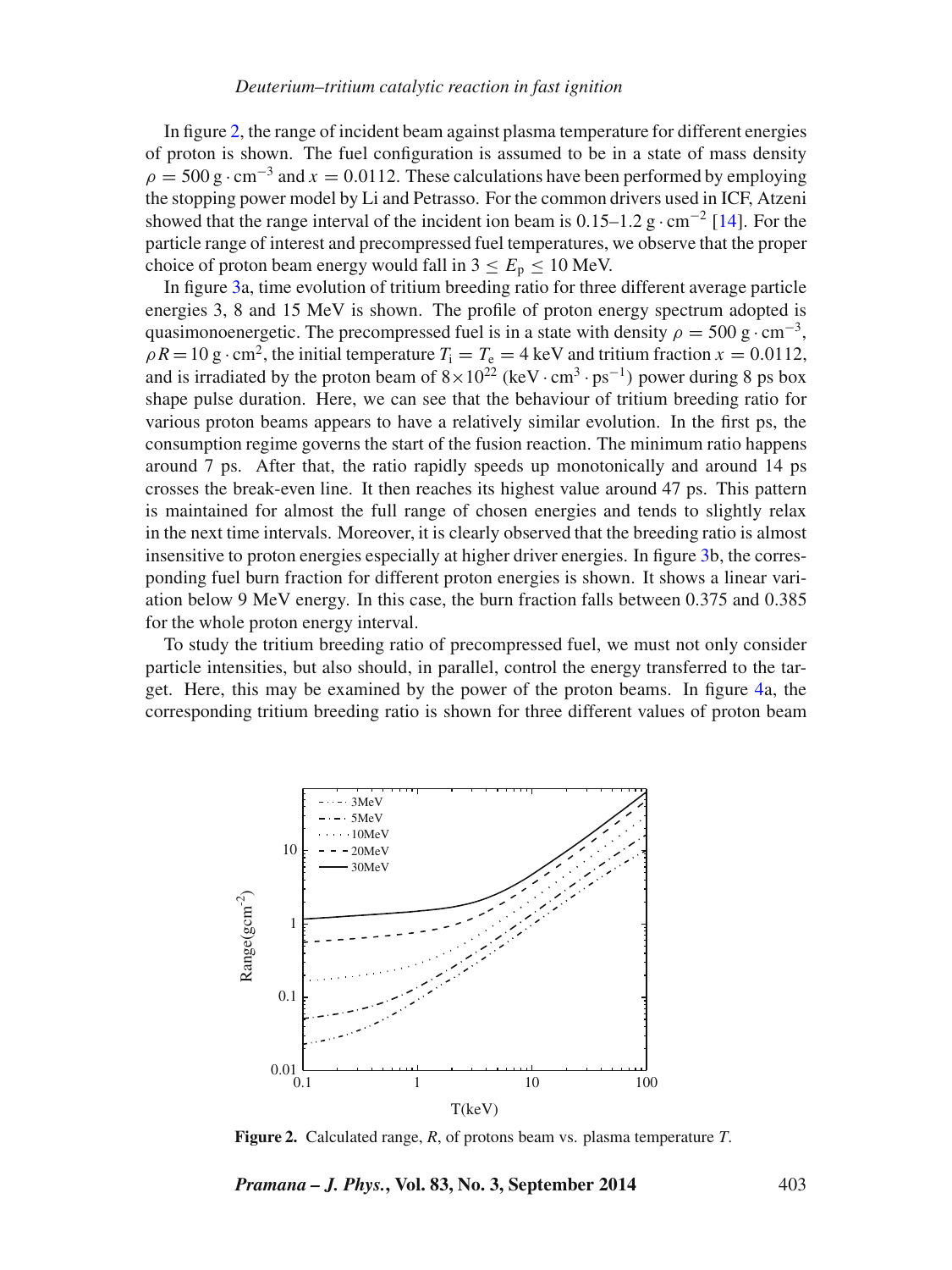<span id="page-9-0"></span>

**Figure 3.** (**a**) Time evolution of tritium breeding ratio and (**b**) tritium burn fraction for different proton energies.

power ( $\times 10^{22}$  keV · cm<sup>3</sup> · ps<sup>-1</sup>). The remaining plasma state parameters are adopted as in figure [3](#page-9-0) except that now the proton beam has 3 MeV energy. For the lowest energy, the breeding ratio will remain in the tritium consuming regime. It, however, reappears in the production process for the other two energies. The values cross the break-even line in a few ps and increase continuously and the position of crossing point is shifted to the intial time of the fuel burning process. Further, an asymptotical behaviour for the boosted driver power is also seen. Fuel burn fractions vary as shown in figure [4b](#page-10-0) for different values of total pulse power. As can be seen, boosting driver power directly increases the fuel burn fraction. This sharp growth continues up to the value of around  $8 \times 10^{22}$  (keV · cm<sup>3</sup> · ps<sup>-1</sup>) after which the curve is slightly bent down smoothly. Hence, for the power values more than  $12\times10^{22}$  (keV · cm<sup>3</sup> · ps<sup>-1</sup>), no significant change is observed.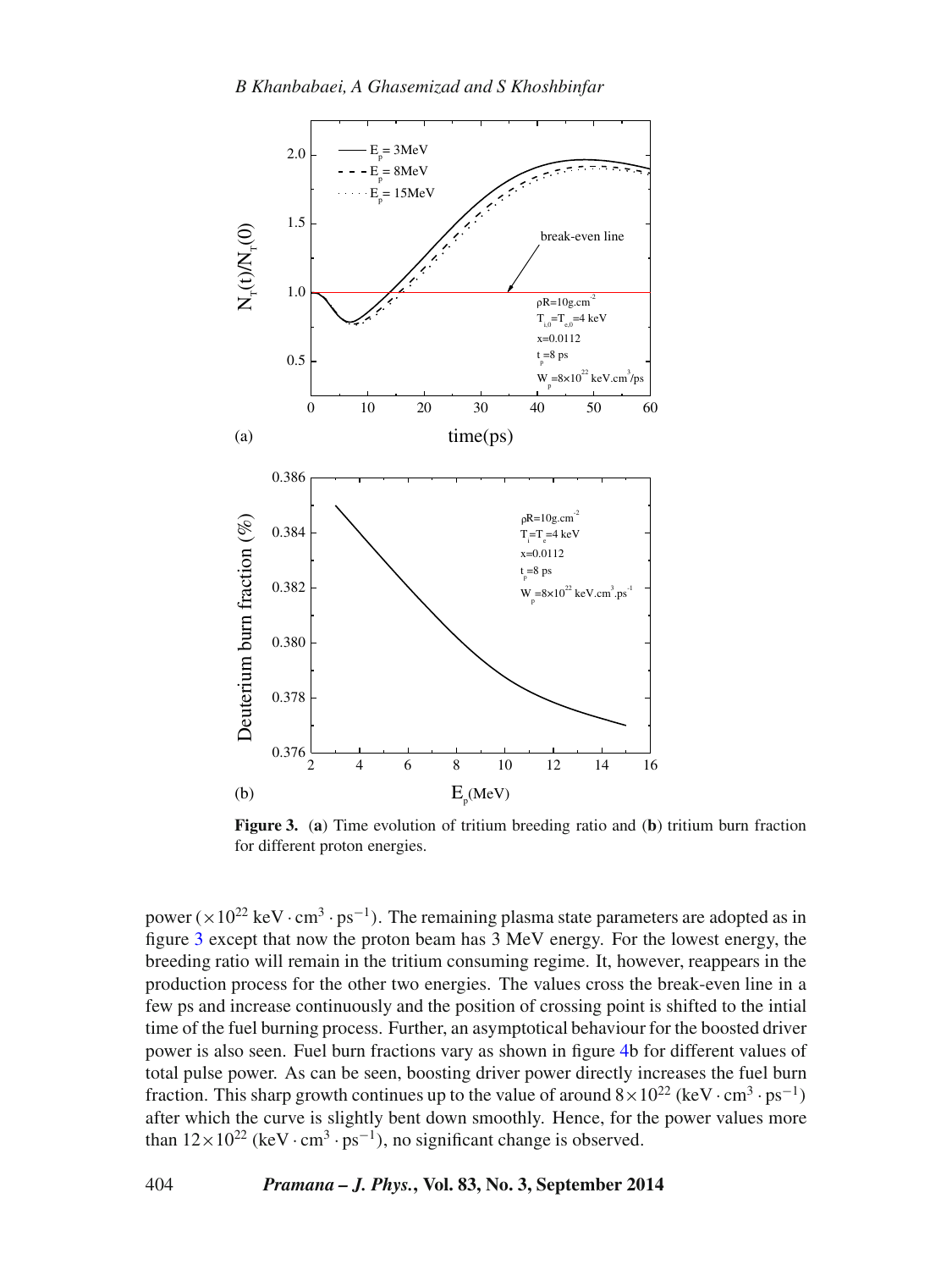<span id="page-10-0"></span>

**Figure 4.** (**a**) Variation of tritium breeding ratio with change in beam power and (**b**) the corresponding fuel burn fraction in terms of proton power.

Having examined the driver parameters, we now focus on the pulse duration time interval, *t*p. Pulsing interval determines the number of particles that reach the target with definite energies. To begin with, larger target bombardment speeds up fusion reaction rate which in turn results in the growth of the tritium ions population in fuel plasma. In figure [5a](#page-11-0), these results can be easily observed at all pulse durations.

For the shortest pulse duration,  $t_p = 3$  ps, the break-even condition for tritium breeding is satisfied around 37 ps, which, in comparison to the plasma hydrodynamical time-scale, 70 ps, will be a somewhat fragile situation. A better choice would be 5 ps pulse duration where the corresponding condition is met around 22 ps. Obviously, a longer pulse duration will result in reaching the break-even point quicker. At equal intervals, from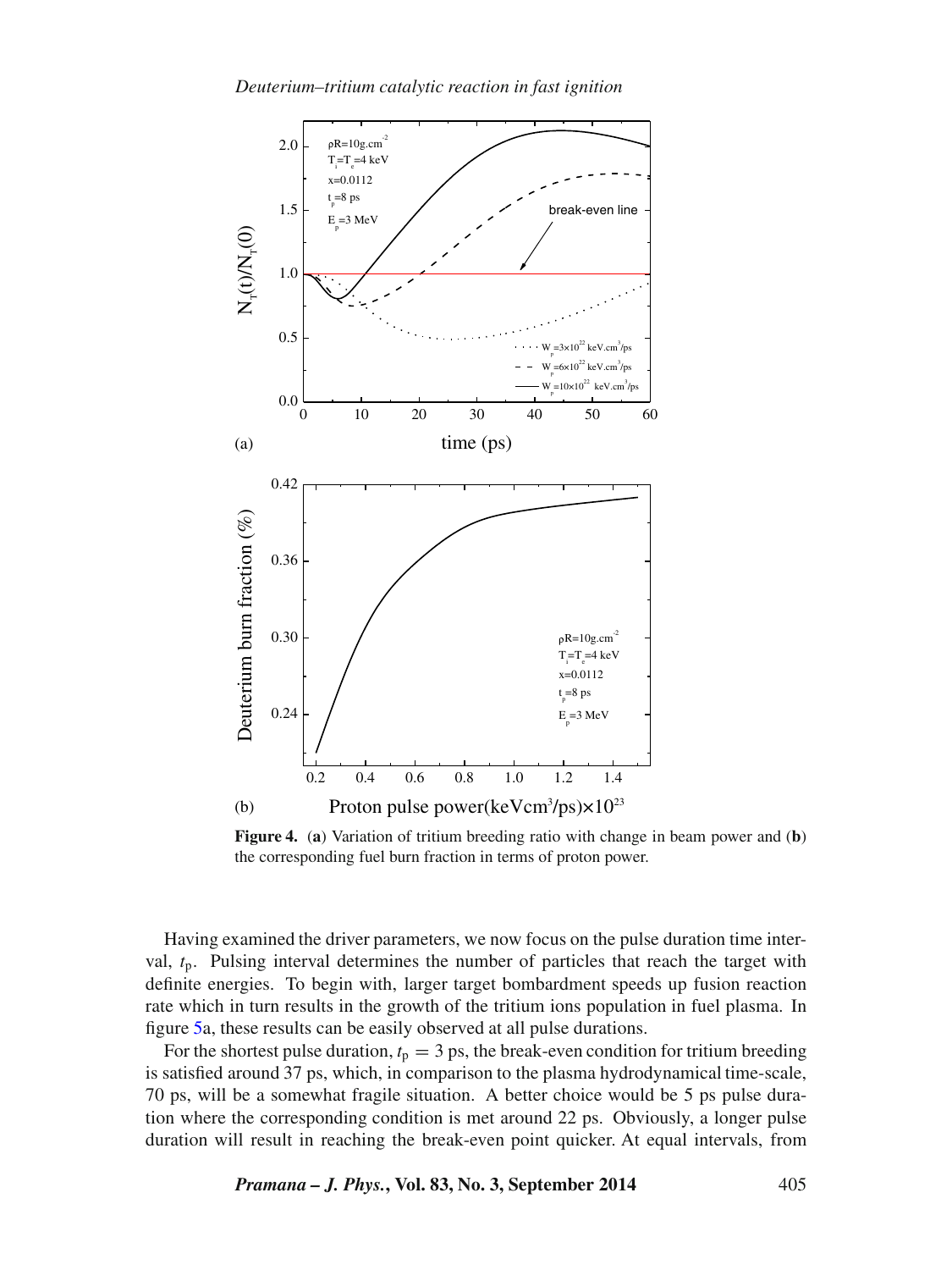<span id="page-11-0"></span>

**Figure 5.** (a) Tritium breeding ratio evolution as a function of driver pulse duration and (**b**) the corresponding fuel burn fraction.

5 ps to 15 ps, we can see that the variation of tritium breeding ratio loses its sensitivity to pulse duration and reaches an asymptotic value. This could be seen for pulse durations more than these values. In the latter case, the breeding ratio reduces quickly at time greater than 50 ps which destroys our desired conditions.

# 3.2 *Precompressed fuel state*

The second factor which may affect the tritium breeding ratio arises from the state of the precompressed fuel. To investigate the effect of initial surface density of the fuel on internal tritium breeding, we consider the fuel pellet parameters at the moment of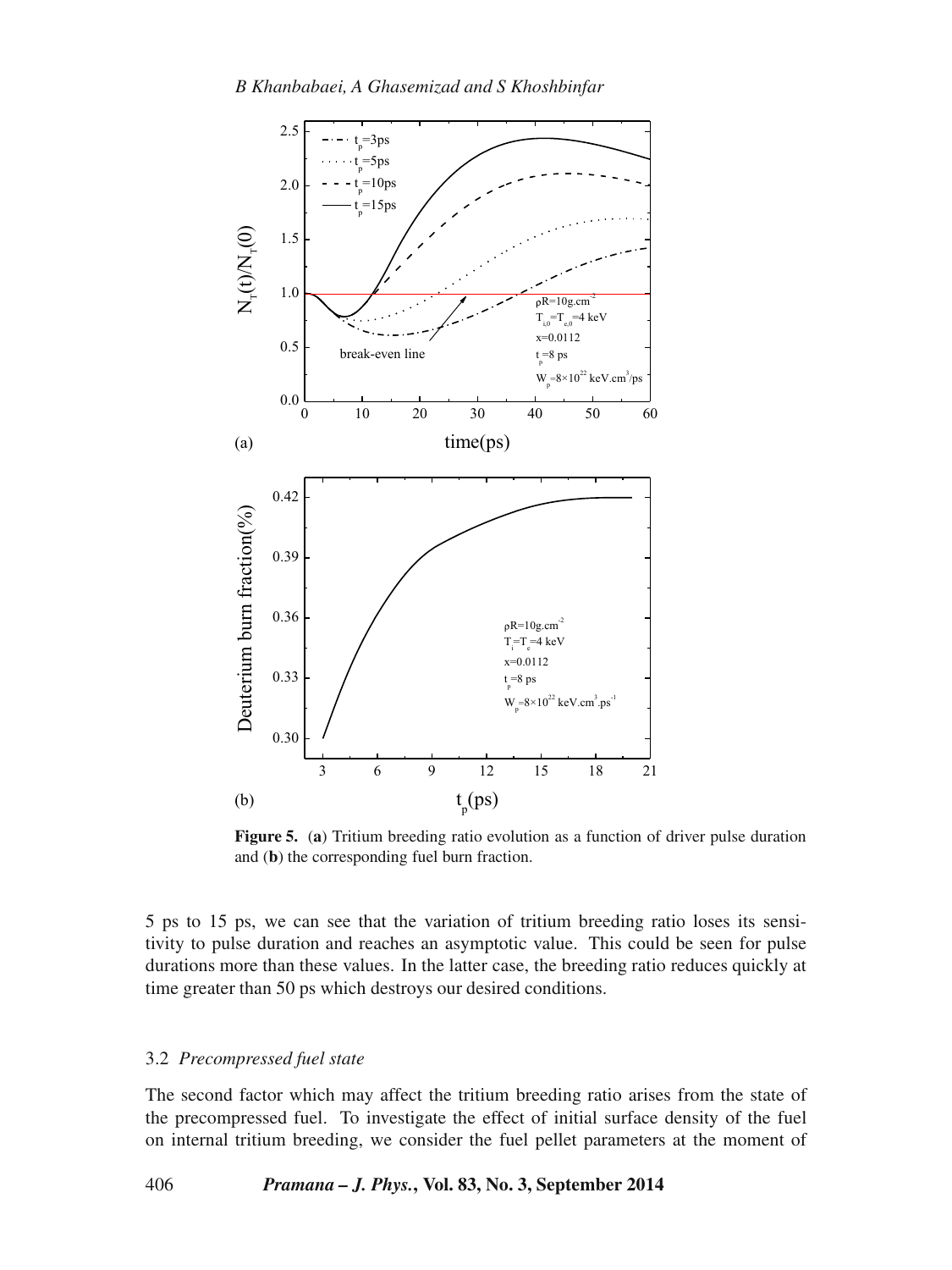the burning process with an initial temperature  $T_i = T_e = 4$  keV and tritium fraction  $x = 0.0112$ , i.e., irradiated by a proton beam of  $3 \text{ MeV}$  energy with a total power of  $8 \times 10^{22}$  (keV· cm<sup>3</sup>· ps<sup>-1</sup>) and 8 ps pulse duration. The resulting variation in the tritium breeding ratio for different values of fuel areal density is shown in figure [6a](#page-12-0).

Based on this calculation, the breeding ratio valley would be deeper for higher values of areal densities. They all experience a transient phase in a few ps and then grow consciously until they reach a maximum tritium inventory. At this point, with a high tritium reservoir, we expect to observe a clear increase in reaction rate where most of the tritium is consumed. Later on, we shall see a decrease on the breeding ratio curves. Out of all the values, an areal density between 5 and 10 g $\cdot$  cm<sup>-2</sup> would be a proper choice as

<span id="page-12-0"></span>

**Figure 6.** (**a**) Variation in tritium breeding ratio for different values of fuel areal density and (**b**) the corresponding fuel burn fraction.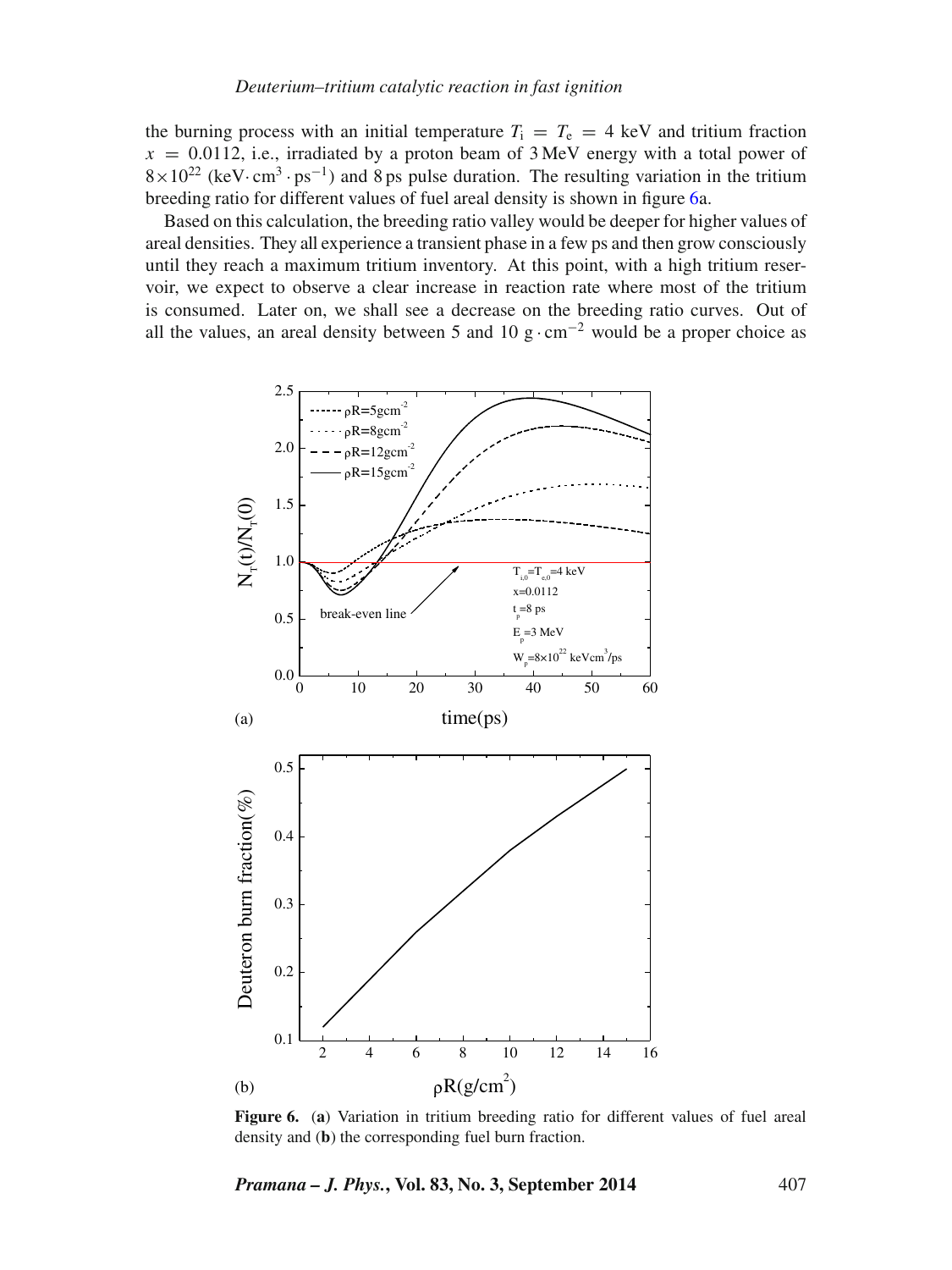both these values tend to a slow varying function in time. For initial areal density greater than 15 g⋅cm<sup>-2</sup>, the tritium breeding ratio function shows an asymptotical picture and will be less sensitive to its changes. The variation of the fuel burn fraction, depending on the fuel areal density, is shown in figure [6b](#page-12-0). According to this figure, variations of initial fuel areal density have a large impact on the fuel burn fraction. For areal densities lower than 5 g · cm<sup>-2</sup>, the corresponding fuel burn fraction has a value of less than 20%, which is unacceptable.

The time variation of internal tritium breeding is shown in figure [7a](#page-13-0) in terms of the tritium initial fraction, *x*, in the precompressed  $DT<sub>x</sub>$  fuel plasma. As in previous cases, the initial fuel parameters have been chosen, such that we have  $DT_x$  fuel plasma with density

<span id="page-13-0"></span>

**Figure 7.** (**a**) Variation of tritium breeding ratio as a function of initial tritium seed fraction and (**b**) the corresponding fuel burn fraction.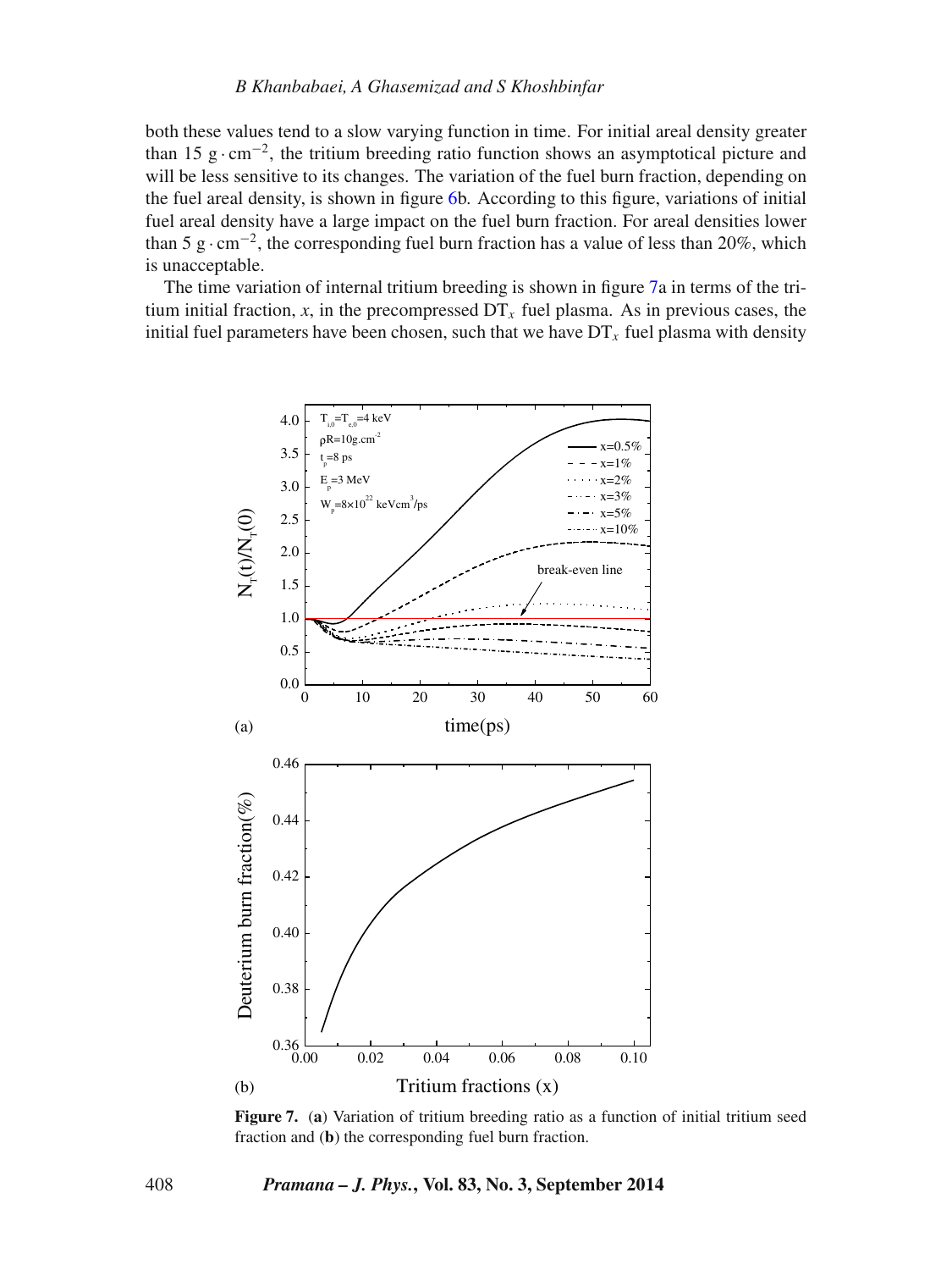$\rho = 500 \text{ g} \cdot \text{cm}^{-3}$ ,  $\rho R = 10 \text{ g} \cdot \text{cm}^{-2}$  and initial temperature  $T_i = T_e = 4 \text{ keV}$ , that is irradiated by a proton beam of 3 MeV energy, with a total power of  $8 \times 10^{22}$  (keV · cm<sup>3</sup> · ps<sup>-1</sup>) and 8 ps pulse duration. As can be seen here, tritium breeding ratios are strongly sensitive to the initial fraction where for values above  $2\%$ , the fusion system enters a regime of full consumption and exhibits an asymptotic behaviour for larger tritium fractions. For the initial tritium fraction attained at 2.5%, the breeding ratio shows a grazing curve. It oscillates around the break-even line and will reach equilibrium at 28 ps. Hence, the recommended range of initial tritium fraction would be between 1 and 2%, which is close to the upper limit. So, our calculations show that unit tritium ratio is maintained between 12 and 22 ps and beyond 30 ps, the equilibrium condition is established. It seems that a catalytic regime requirement will be satisfied at this condition. The corresponding fuel

<span id="page-14-0"></span>

**Figure 8.** (**a)** Variation of tritium breeding ratio as a function of plasma temperature and (**b**) the corresponding fuel burn fraction.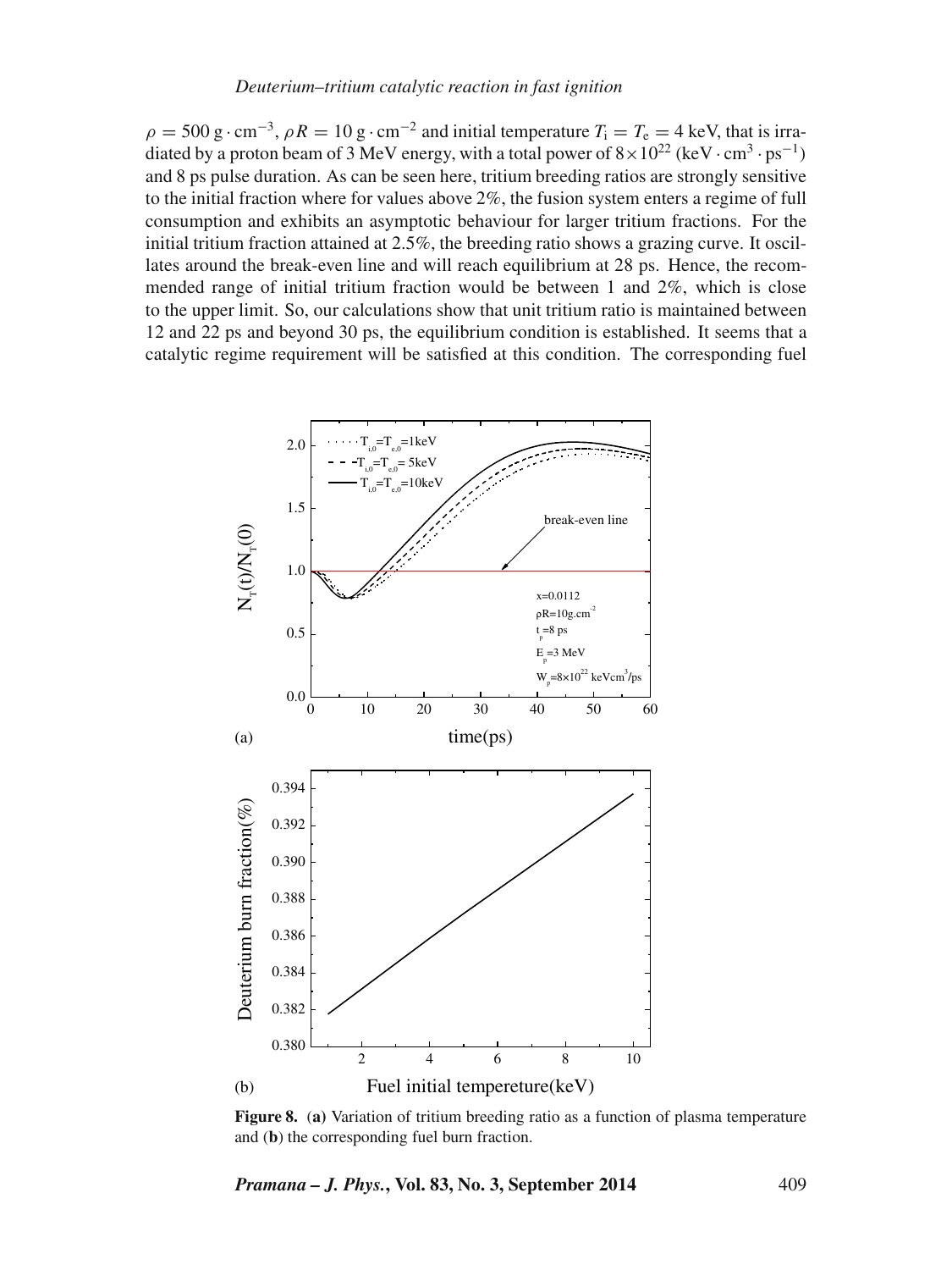## *B Khanbabaei, A Ghasemizad and S Khoshbinfar*

<span id="page-15-0"></span>

| Fuel pellet                                                |                                                                                                                 | Proton beam parameter                                |                                                                                                                                  |
|------------------------------------------------------------|-----------------------------------------------------------------------------------------------------------------|------------------------------------------------------|----------------------------------------------------------------------------------------------------------------------------------|
| Areal density<br>Tritium fraction<br>Temperature of plasma | $\rho R \ge 5 \text{ g} \cdot \text{cm}^{-2}$<br>x < 0.025<br>$1 < T_{\rm i.0} = T_{\rm e.0} < 10 \,\text{keV}$ | Proton energy<br>Pulse duration<br>Proton beam power | $3 \le E_p \le 10$ MeV<br>$5 \le t_p \le 15$ ps<br>$5 \leq W_{\rm p} \leq 12 \times 10^{22}$<br>$(keV \cdot cm^3 \cdot ps^{-1})$ |

Table 1. Proper range of fuel and driver characteristic at the precompressed condition.

burn fraction as a function of tritium fraction is shown in figure [7b](#page-13-0). Here, the fuel burn fraction follows a growing curve with initial fraction of tritium. It confirms our recent interpretation of figure [7a](#page-13-0) about the critical role of the initial tritium seed. Burn fraction growth rate is suppressed and is close to 1%. Therefore, in order to achieve higher fusion gain, we have to constrain the limits of tritium fraction to around its optimal value for the target design.

Li-Petrasso showed that the energy deposition level and distribution are strongly influenced by the plasma temperature such that the ratio of transferred energy to plasma ions and electrons vary with the fuel plasma temperature. In the literature, the value of precompressed fuel temperature is 5 keV which corresponds to the medium tempera-ture condition. In figure [8a](#page-14-0), time evolution of tritium breeding in  $DT<sub>r</sub>$  fuel pellet, for three initial temperatures is given. Here, fuel pellet with density  $\rho = 500 \text{ g} \cdot \text{cm}^{-3}$ ,  $\rho R = 10 \text{ g} \cdot \text{cm}^{-2}$  and tritium fraction  $x = 0.0112$ , was irradiated by a proton beam of 3 MeV energy with a total power of  $8 \times 10^{22}$  (keV · cm<sup>3</sup> · ps<sup>-1</sup>) and 8 ps pulse duration. Results show that with increase in temperature of the precompressed fuel in the range of 1–10 keV, tritium breeding content quickly attained its maximum value in a time interval of 12–15 ps. Beyond this, the breeding ratio goes up and reaches its maximum around 47–49 ps. Now, we expect the prepared fuel to exploit this condition to increase the fusion reaction rate. The results indicate that the breeding ratio is not too sensitive to plasma temperature and choosing 5 keV appears to be a reasonable choice. The correspondence between fuel burning fraction to the initial fuel temperature is presented in figure [8b](#page-14-0). We observe a straight line with plasma temperature. But it sweeps a small range.

# **4. Conclusion**

A catalytic mode of DT*<sup>x</sup>* reaction was first studied by Eliezer *et al*. They investigated the fusion reaction of pure D fuel with small T impurity and found the optimum values of initial tritium seed  $x = 0.0112$  in central spark ignition. They ignored the effect of hydrodynamic instability in their studies. In this paper, we have shown  $DT_x$  fuel burn dynamics in FI method. Such constraints do not appear in FI side. We follow fuel dynamics including external proton beam parameters, energy deposition, hot-spot formation, precompressed fuel heating, all DT fusion reactions and main energy gain–loss term. All these are incorporated in kinematic equations that describe the rate of changes occurring in six species. The coupled equations were solved numerically for the initial fuel configuration assumed in FI. The corresponding final states of burn dynamics were investigated